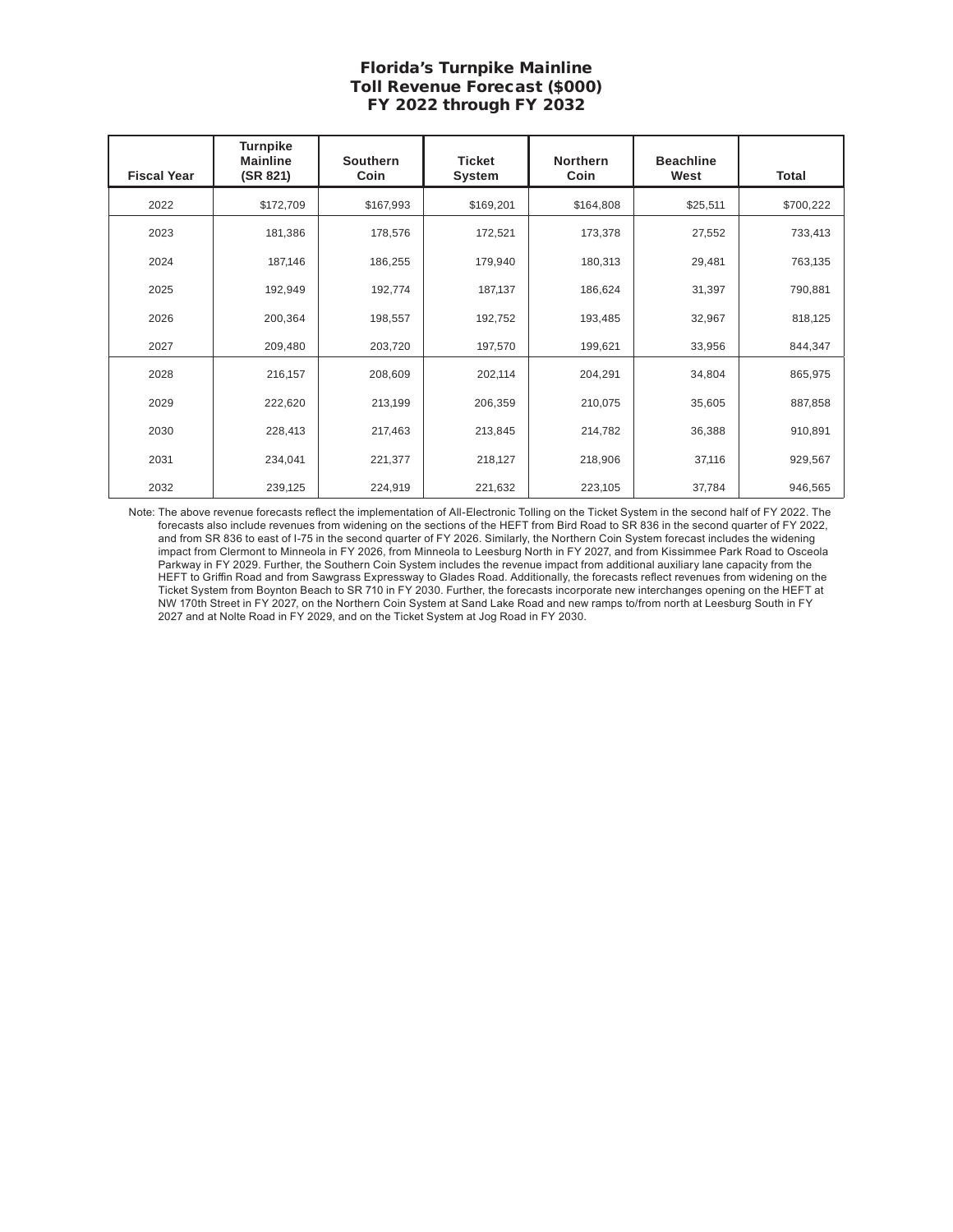## Florida's Turnpike Expansion Projects Toll Revenue Forecast (\$000) FY 2022 through FY 2032

| <b>Fiscal</b><br>Year | <b>Sawgrass</b><br>Expressway | Seminole<br><b>Expressway</b> | <b>Veterans</b><br>Expressway | Southern<br><b>Connector</b> | Polk<br>Parkway | <b>Suncoast</b><br>Parkway | Western<br>Beltway,<br>Part C | $I - 4$<br><b>Connector</b> | <b>Beachline</b><br>East | <b>First Coast</b><br><b>Expressway</b> | Total     |
|-----------------------|-------------------------------|-------------------------------|-------------------------------|------------------------------|-----------------|----------------------------|-------------------------------|-----------------------------|--------------------------|-----------------------------------------|-----------|
| 2022                  | \$80,284                      | \$55,590                      | \$54,269                      | \$12,882                     | \$38,150        | \$30,435                   | \$16,983                      | \$14,501                    | \$5,981                  | \$14,251                                | \$323,326 |
| 2023                  | 86,707                        | 60,593                        | 56,983                        | 14,042                       | 39,485          | 35,828                     | 17,832                        | 14,907                      | 6,399                    | 14,821                                  | 347,597   |
| 2024                  | 91,043                        | 63,623                        | 58,692                        | 15,165                       | 40,590          | 37,540                     | 18,546                        | 15,280                      | 6,975                    | 15,265                                  | 362,719   |
| 2025                  | 94,684                        | 66,486                        | 60,336                        | 16,075                       | 39,673          | 39,150                     | 19,195                        | 15,647                      | 7,254                    | 15,693                                  | 374,193   |
| 2026                  | 97,525                        | 69,145                        | 61,904                        | 16,557                       | 40,720          | 40,529                     | 19,771                        | 16,007                      | 7,472                    | 16,116                                  | 385,746   |
| 2027                  | 99,963                        | 71,565                        | 63,390                        | 16,971                       | 41,757          | 42,708                     | 20,324                        | 16,359                      | 7,621                    | 16,535                                  | 397,193   |
| 2028                  | 103,713                       | 73,712                        | 64,785                        | 17,310                       | 42,778          | 44,184                     | 20,873                        | 16,702                      | 7,736                    | 16,949                                  | 408,742   |
| 2029                  | 107,337                       | 75,904                        | 66,080                        | 17,622                       | 43,778          | 45,630                     | 21,416                        | 17,036                      | 7,844                    | 17,356                                  | 420,003   |
| 2030                  | 110,921                       | 77,796                        | 67,270                        | 17,922                       | 44,755          | 47,048                     | 21,951                        | 17,360                      | 7,946                    | 17,755                                  | 430,724   |
| 2031                  | 115,142                       | 79,657                        | 68,346                        | 18,208                       | 45,666          | 48,428                     | 22,500                        | 17,655                      | 8,041                    | 18,145                                  | 441,788   |
| 2032                  | 117,583                       | 81,483                        | 69,440                        | 18,482                       | 46,502          | 49,735                     | 23,062                        | 17,920                      | 8,130                    | 18,526                                  | 450,863   |

The above revenue forecasts reflect the implementation of All-Electronic Tolling on the Polk Parkway in FY 2025. The Sawgrass Expressway forecast includes revenues from widening on most sections of the facility starting in FY 2028 through FY 2031. Additionally, the Seminole Expressway forecasts reflect widening revenues from Aloma Avenue to SR 434 in FY 2029. Further, revenue from new interchanges opening on the Suncoast Parkway at Ridge Road in FY 2023, Polk Parkway at Braddock Road in FY 2025, and Sawgrass Expressway at NW 8th Street in FY 2031 are included in the forecast. Also, the forecast includes revenue from Suncoast Parkway 2 which is expected to open in stages starting in FY 2022. The first segment from US 98 to Cardinal Street in January 2022 and the second segment between Cardinal Street and SR 44 in the Spring 2022, followed by the third segment between SR 44 and CR 486 in FY 2027.